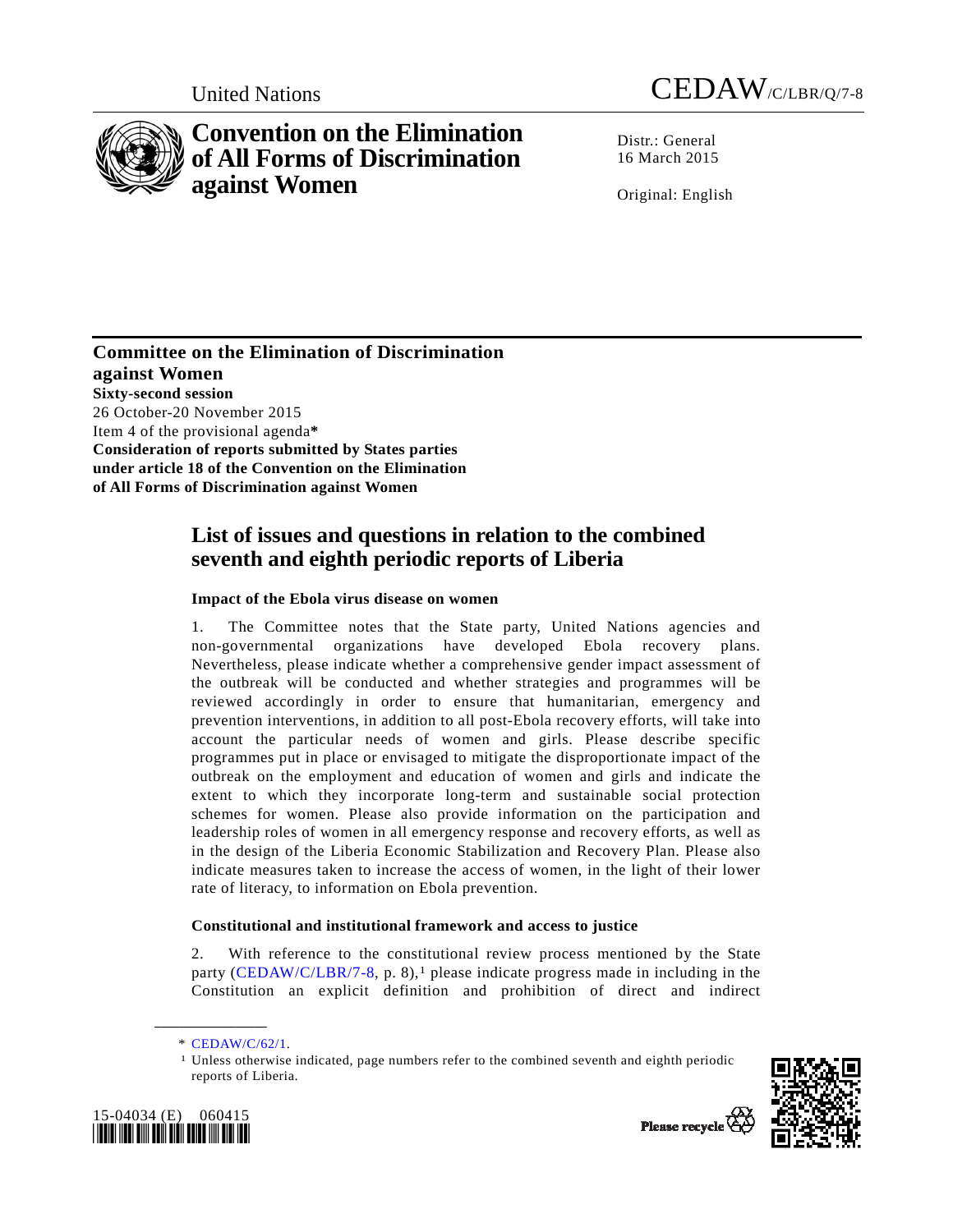discrimination against women by public and private actors that is in line with article 1 of the Convention, as recommended by the Committee in its previous concluding observations (CEDAW/C/LBR/CO/6, para. 13). Please also describe the outcome of consultations conducted since 2013 to seek women's views on the revision of discriminatory laws and indicate the extent to which the recommendations formulated in the resolution adopted by participants (p. 9) have been taken into consideration.

3. The Committee notes that the Ministry of Internal Affairs has issued directives to local authorities to abolish traditional courts and that civil law courts have been established in each county (ibid.). Please provide information on the effective implementation of those directives. Please also clarify whether civil courts may apply customary laws that remain in force and, if that is the case, elaborate on the hierarchy between common law and customary law, their respective scope and any provisions governing their coexistence. Please provide information on the functioning and competence of the alternative dispute resolution model established by the Ministry, which is used for mediation in civil matters mostly in rural areas where communities have less access to formal justice systems. Please indicate whether measures have been taken to facilitate effective access to courts by women, especially rural women, including in cases of gender-based violence and other forms of discrimination, and to enhance women's knowledge about their rights under the Convention and related national legislation.

#### **Women and peace and security**

4. Please provide information on results achieved and specific measures developed with regard to the implementation of the national action plan for the implementation of Security Council resolution 1325 (2000), which covered the period 2009-2013. Please also indicate whether an evaluation has been conducted and a new action plan will be adopted.

#### **National machinery for the advancement of women**

5. Please indicate whether the State party has evaluated the implementation of the national gender policy adopted in 2009 and envisages adopting a new policy. Please also indicate whether coordination mechanisms have been established to ensure gender mainstreaming in all areas and at all levels, in particular between the Ministry of Gender and Development and gender focal persons in ministries and at the county level. Please specify whether activities continue to be developed under the Ministry's programme on gender equality and women's economic empowerment. Please also indicate any progress in the development of a specific system for the collection and analysis of data disaggregated by sex pertaining to all areas covered by the Convention.

#### **National human rights institutions**

6. The Committee notes that the Independent Human Rights Commission may avail itself of remedies, such as habeas corpus, mandamus and prohibition (see HRI/CORE/LBR/2014, para. 21). Please provide information on the use of the individual complaint mechanism of the Commission by women and on the outcome of any claims of gender-based discrimination brought before it.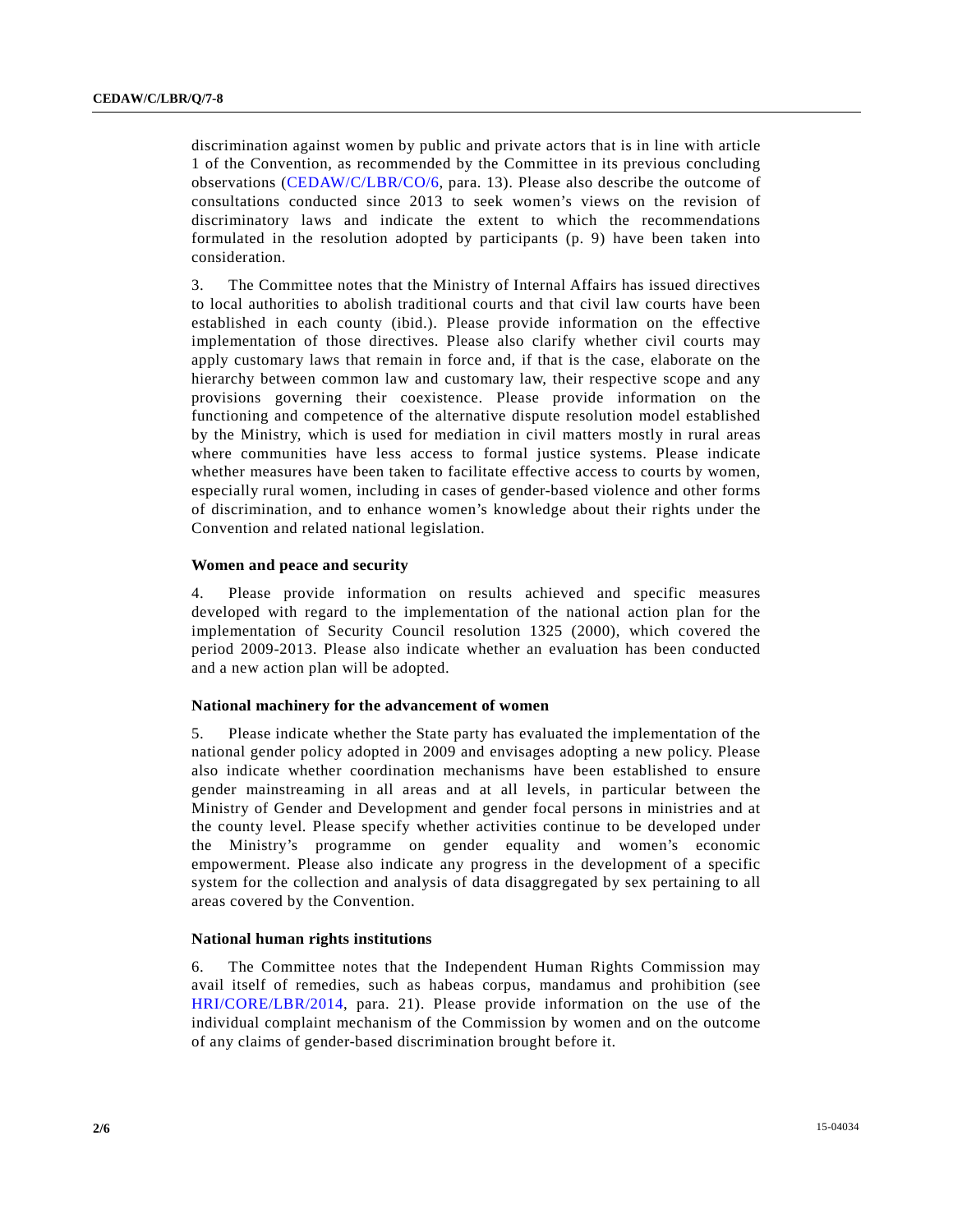#### **Temporary special measures**

7. The report is silent about temporary special measures. Please indicate whether such measures are envisaged or have been implemented to accelerate the achievement of substantive equality between women and men in areas covered by the Convention, including with regard to education and employment, and to tackle the multiple forms of discrimination faced by disadvantaged groups of women, including rural women, women with disabilities, widows, war-affected women and girls and women who are victims of Ebola. Please also indicate whether the State party has taken steps to establish a legislative basis for the use of such measures.

#### **Stereotypes and harmful practices**

8. Please indicate whether an impact assessment of the nationwide awareness campaign on the roles of women and men in society has been conducted. Please provide information on any specific measures taken to raise awareness of social norms and stereotypical attitudes leading to gender stereotypes and of the negative impact of harmful practices at all levels of society, including within the education system and the media, as well as among government officials, traditional and community leaders and headwomen of secret societies.

9. The Committee notes that the State party has abolished the issuance of permits to practitioners of female genital mutilation, that article 6 of the Children's Law (2011) prohibits forceful conscription and initiation of children under 18 years of age into secret societies and that circular No. 12, issued by the Ministry of Internal Affairs in January 2013, prohibits any form of tribal ritual or traditional practice (p. 14). Please provide updated information on the effective implementation of those provisions and indicate whether any legal action has been taken against persons accused of violating them. Furthermore, in the light of the prevalence of female genital mutilation in the State party, especially in rural areas and bush schools, please indicate whether the State party intends to explicitly criminalize the practice in order to ensure that offenders are adequately prosecuted and punished. Please provide information on measures to prevent early and forced marriages, which, according to the State party, are supported by customary and religious practices in some areas (p. 35). Please also provide examples of cases in which provisions prohibiting parents from compelling their daughters to marry have been enforced.

#### **Violence against women**

10. Please indicate whether a time frame has been set for the adoption of the bill on domestic violence and whether it includes comprehensive definitions and explicit criminalization of domestic violence and marital rape. The Committee takes note of the entry into force, in 2006, of legislation known as the rape law and the establishment, in 2008, of specialized criminal courts to handle cases of genderbased violence and of a specialized prosecution unit. Please describe measures taken to increase the capacity and resources of those courts and of the prosecution unit and its subunits in the various counties, including to improve their investigative and forensic capacity. Please indicate the number of registered cases of violence against women, investigations, prosecutions and the nature of the punishments imposed on the perpetrators. Please indicate whether an evaluation has been conducted of the implementation of the gender-based violence action plan (p. 14) and provide updated information on measures taken to extend the safe houses to all counties and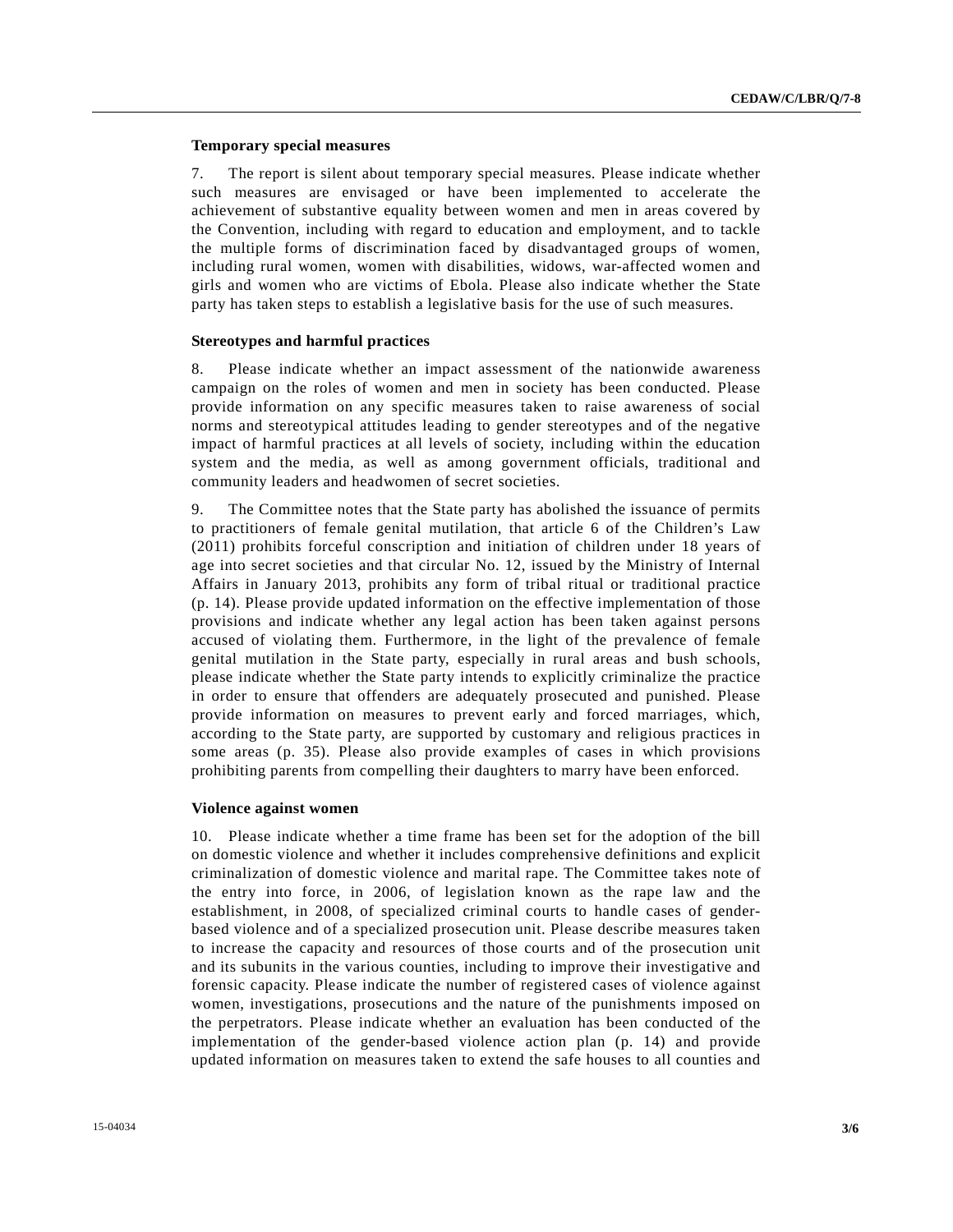to ensure the sustainability and accessibility of existing safe houses. Please describe specific measures in place against bribery and corruption of law enforcement officers and to address the extremely low rate of reporting of cases owing to social stigma. Please also describe measures taken to raise awareness among women about criminal provisions on sexual violence and to encourage them to opt for formal criminal prosecution rather than out-of-court settlements.

#### **Trafficking and exploitation of prostitution**

11. Please provide information on mechanisms in place to ensure the practical enforcement of the Anti-Trafficking Act of 2005, in addition to detailed data on the number of complaints received of trafficking in women and girls and on the number of investigations, prosecutions, convictions and sanctions imposed on the perpetrators during the reporting period. The Committee notes that nationwide research on trafficking conducted in 2011 revealed that most children, including girls, who were victims of trafficking were used as street vendors, in prostitution and in domestic work. Please indicate measures taken to prevent trafficking and protect and provide assistance and legal support to victims. In particular, please include information on the number of and funding for shelters for victims of trafficking, the establishment of referral systems and training of law enforcement personnel to proactively identify victims.

12. Please provide information on the prevalence of prostitution, including largescale prostitution of young girls, on the applicable legal framework and its effective implementation and on programmes available to women and girls wishing to leave prostitution.

#### **Participation in political and public life**

13. Please indicate the current status and content of the bill aimed at promoting equality in political decision-making, which has been pending for more than four years. The Committee notes as a positive development the fact that the representation of women in the Cabinet has reached 30 per cent (p. 17). Please provide information on the steps taken to achieve equal representation of women and men in the House of Representatives, the Senate, the judiciary, the civil service at the national, county and district levels and the diplomatic service, including through the adoption of temporary special measures in accordance with article  $4(1)$ of the Convention and the Committee's general recommendation No. 25 on the subject. Please also indicate whether the State party has developed training programmes on leadership and negotiation skills and on technical advice for campaign management, targeting in particular current and potential women candidates to support them in gaining access to public positions. Please indicate whether the State party envisages providing incentives for political parties to nominate equal numbers of women and men as candidates.

### **Nationality**

14. The Committee notes that, while the Constitution provides that either parent can transmit their nationality to their children (art. 28), section 20.1 (b) of the Aliens and Nationality Law does not allow women to transmit their nationality when they have children born outside the State party. Please clarify how those contradictory provisions are enforced in practice and indicate whether measures have been taken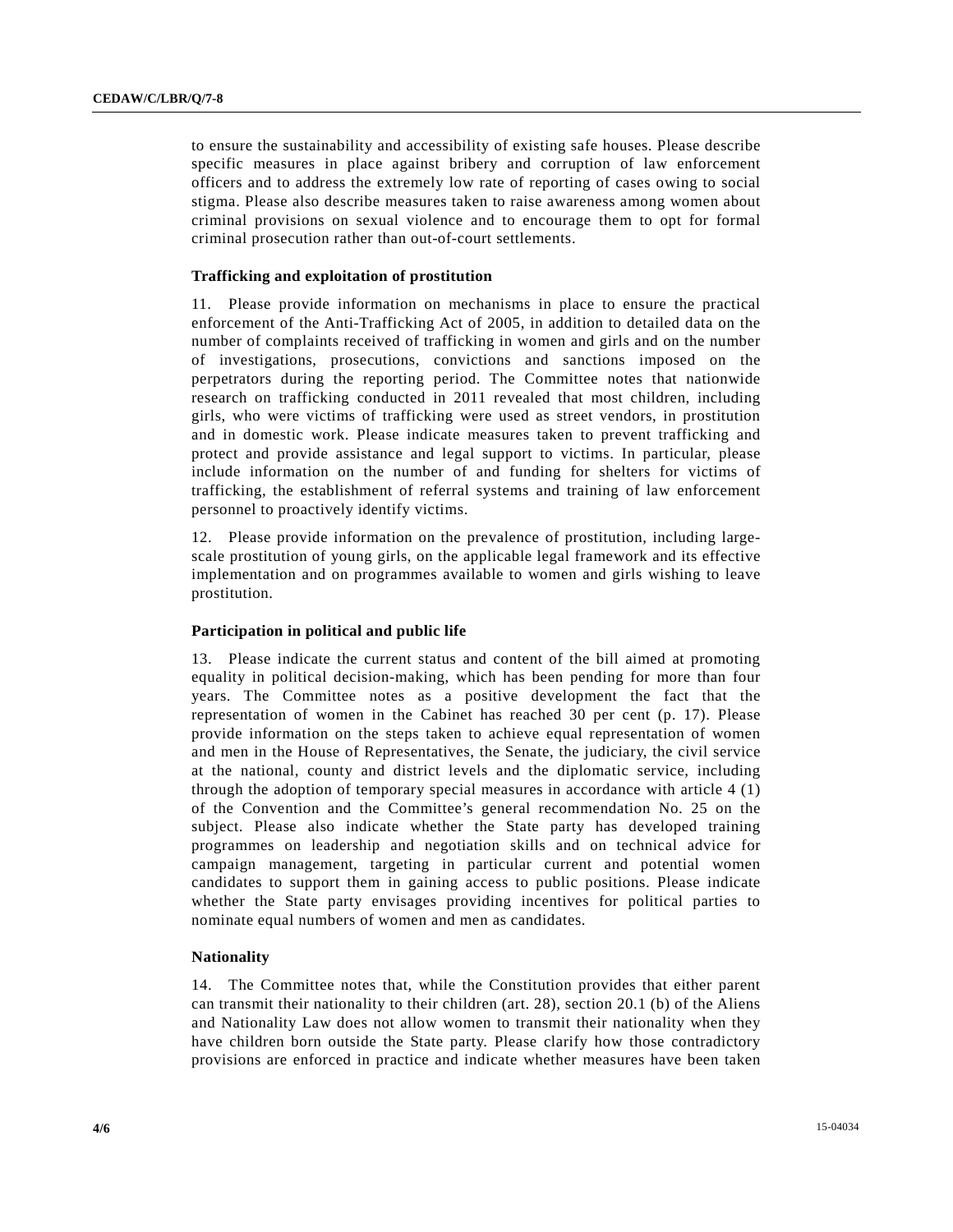to remove discriminatory provisions in order to ensure that women have equal rights to transmit their nationality. Please also clarify whether children born to Liberian women and foreign fathers from African States can acquire nationality based on the principle of *jus soli* (sect. 20.1 of the Law). Please indicate measures taken to ensure that all children are registered and to raise awareness among parents of the importance of birth registration, especially in rural areas.

#### **Education**

15. The Committee notes as a positive development the adoption of the Education Reform Act in 2011 and the revision of the policy on girls' education in 2013. Please describe specific measures taken as part of the education reform to encourage girls to consider non-traditional fields of study and occupations, especially in the case of girls in rural areas, where vocational programmes remain stereotyped, with girls being trained in tailoring, soap-making and tie-dying (p. 22). Please provide updated and detailed data, disaggregated by sex and by area (rural/urban), on the enrolment rates at all levels of the education system, the dropout rates at the primary and secondary levels and the level of female illiteracy. Please describe efforts made to remove stereotypes about the roles and responsibilities of women and men from textbooks and teaching materials. Please indicate measures taken to address adult female illiteracy in rural areas, including through comprehensive education programmes at the formal and non-formal levels. Please describe the policies and regulations in place regarding sexual harassment and abuse of girls in school (p. 20), including mechanisms to address incidents of harassment, abuse or violence. Please provide information on reported cases and their outcomes, including on sanctions imposed.

#### **Employment**

16. Please indicate the status of the bill on decent work (p. 24), in particular whether it includes provisions prohibiting sexual harassment and hostile working environments, provides for appropriate complaint procedures, adequate remedies and sanctions and offers protection for women in the informal sector, especially with regard to social benefits. Please provide information on the content and implementation of the equality provisions in the national employment policy and its action plan. Please also provide information on specific measures taken to promote the integration of women into the formal labour force, given the disproportionate rates of women employed in the informal sector, especially in the agricultural and retail sectors. Please provide information on mechanisms established to ensure the full implementation of child labour laws and regulations to address cases of forced labour and domestic servitude and to monitor the working conditions of women in extractive industries, in particular mining.

#### **Health**

17. It is indicated that the State party has a high maternal mortality rate attributed to direct post-partum haemorrhage, obstructed or prolonged labour, complications of unsafe abortion, eclampsia, malaria and anaemia (p. 28). In the light of the disrupted availability of non-Ebola health services, please provide information on strategies and programmes in place to tackle the increased levels of maternal mortality, to increase access to prenatal care, including in rural areas, and to address the feminization of HIV/AIDS and reduce women's vulnerability, including through